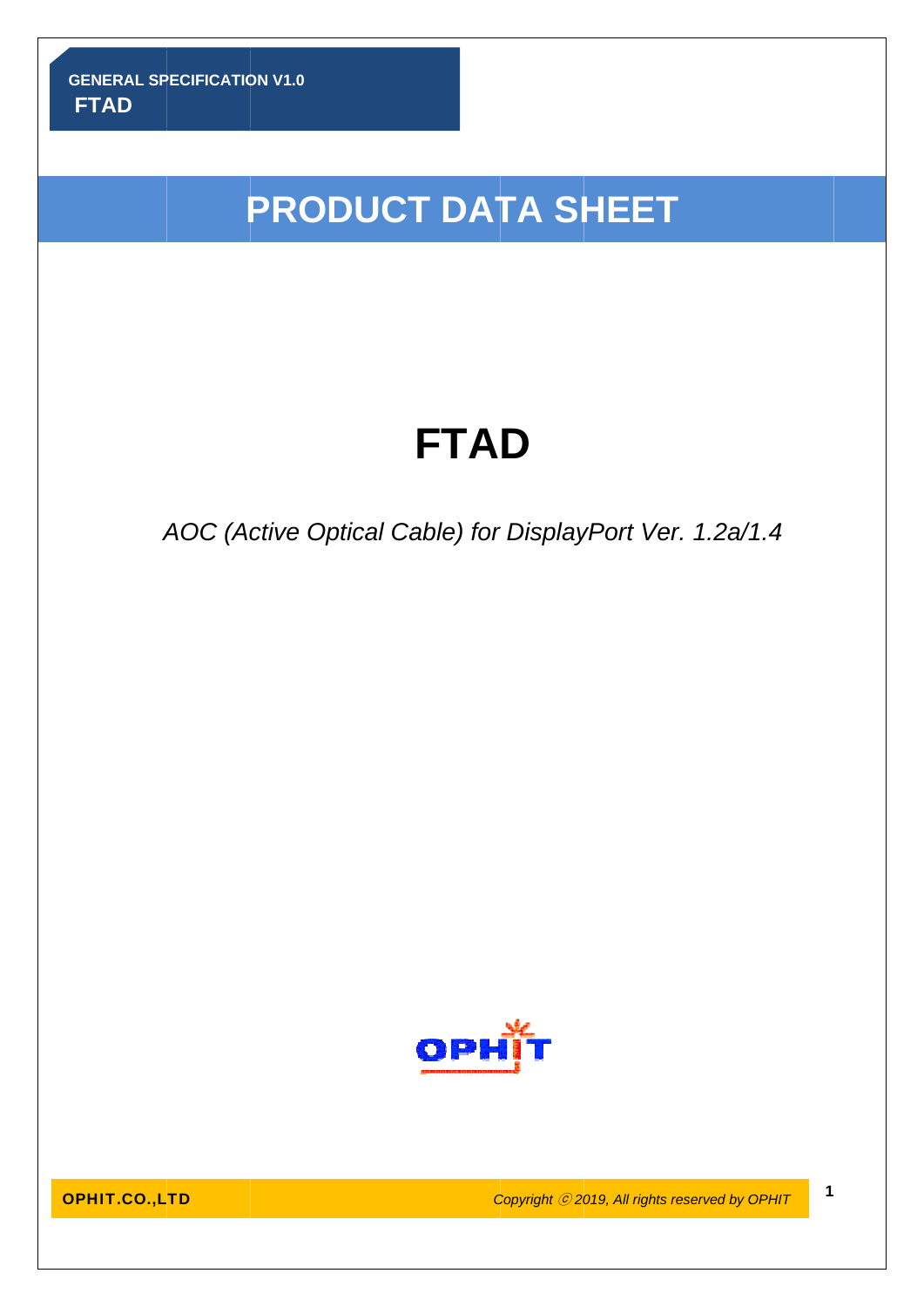# **Revision History**

| <b>Version</b><br><b>Number</b> | <b>Revision Date</b> | Page | <b>Description of Changes</b> |
|---------------------------------|----------------------|------|-------------------------------|
| 0.1                             | Jun.25.2019          | ALL  | Initial Version               |
| 1.0                             | Oct.29.2019          | ALL  | <b>Renewal Specification</b>  |

#### **PROPRIETARY NOTE**

*\*THIS DOCUMENT CONTAINS INFORMATION CONFIDENTAL AND PROPIETARY TO OPHIT CO.,LTD AND SHALL NOT BE REPRODUCED OR TRANSFERRED TO OTHER DOCUMENTS ORDISCLOSED TO OTHERS OR USED FOR ANY PURPOSE OTHER THAN THAT FOR WHICH IT WAS OBTAINED WITHOUT THE EXPRESSED AND WRITTEN CONSENT OF OPHIT INCOPORATION*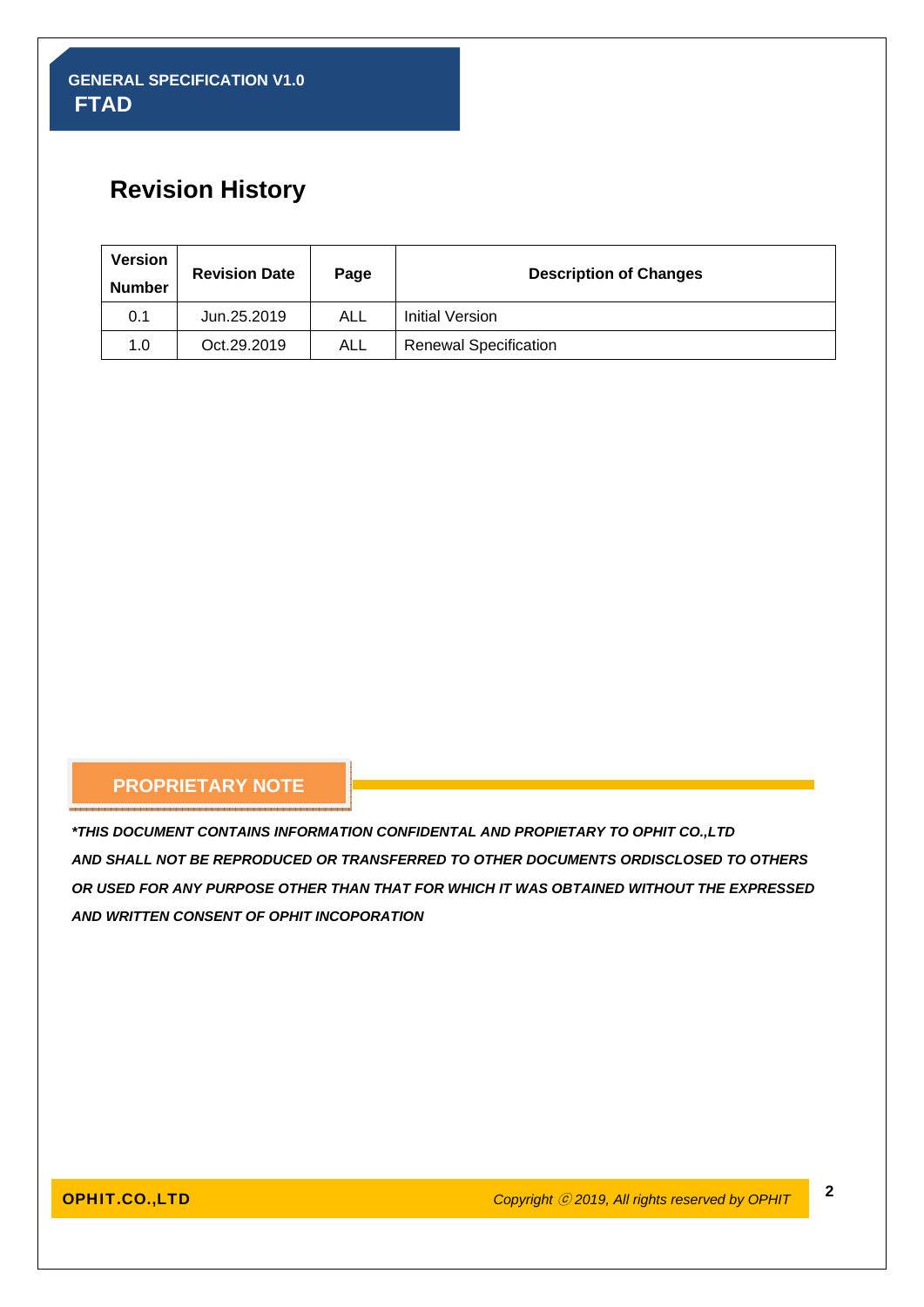| <b>TABLE OF CONTENTS</b>                    |
|---------------------------------------------|
| 1.1 Instruction                             |
| 1.2 Features                                |
| 1.3 Applications                            |
|                                             |
| 2.1 General Specification                   |
| 2.2 Power Specification                     |
| 2.3 Electrical Specification                |
|                                             |
|                                             |
| 4.1 Transmitter                             |
| 4.2 Receiver                                |
|                                             |
| 5.1 Transmitter and Receiver Case Dimension |
| 5.2 Design drawing                          |
| 5.3 Connection                              |
|                                             |
| 6.1 EMC & Safety Agency approval            |
| 6.1.1 CE-EMC compliance                     |
| 6.1.2 FCC compliance                        |
| 6.1.3 Safety                                |
|                                             |
|                                             |
|                                             |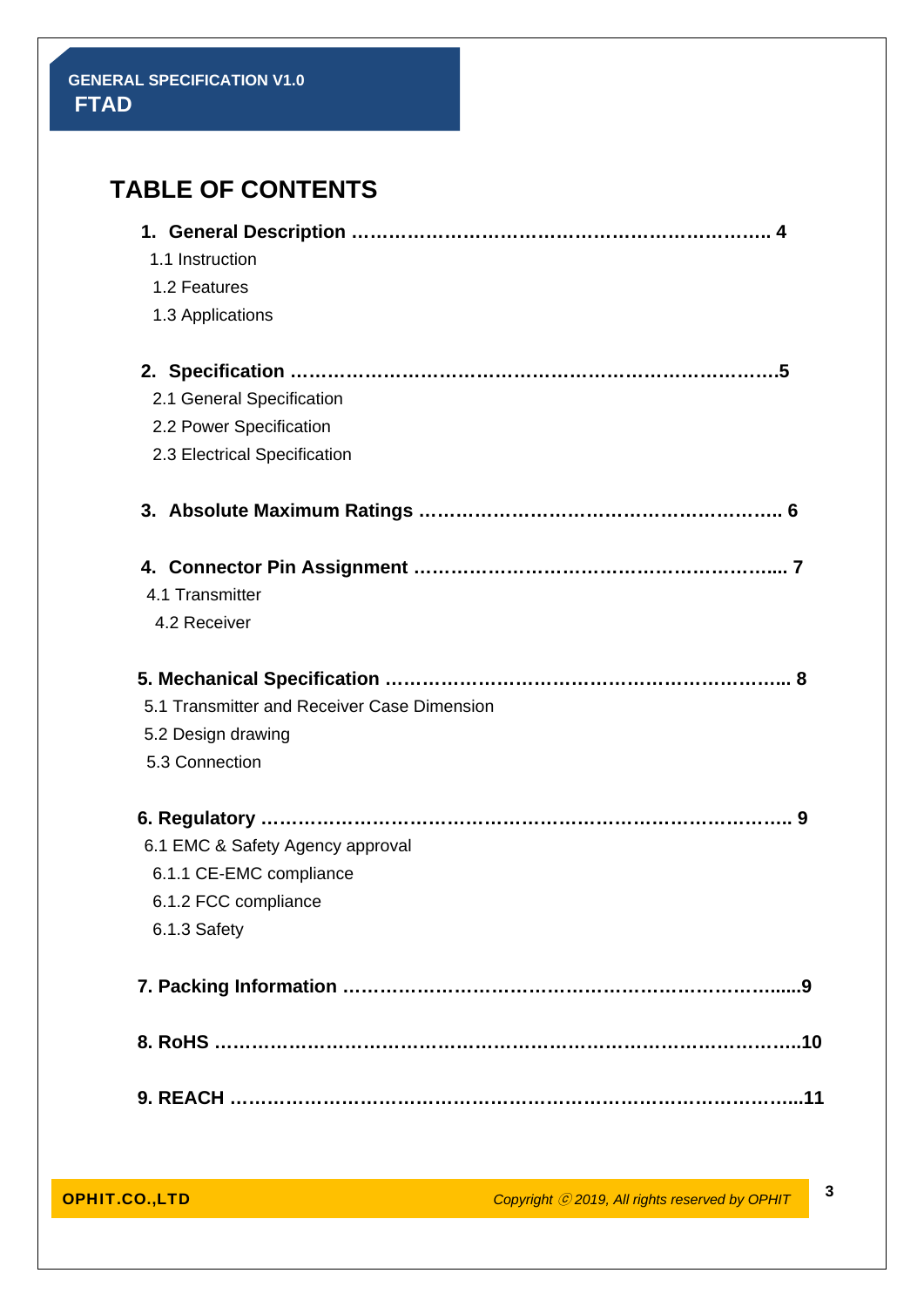#### **1. General Description**

1.1 Introduction

**FTAD** is AOC (Active Optical Cable) for DisplayPort standard.

The FTAD consists of a transmitting part and a receiving part, both of which are connected by a hybrid cable (Optical cable + electric cable). The FTAD's transmitter is connected to the Display Port source device, and the receiver is connected to the DisplayPort sink device. With FTAD, Video/audio signals can be transmitted up to 100m when a system using Display Port standard is used. It is possible to transmit the DisplayPort specification signal of the UHD bandwidth without loss.

#### 1.2 Features

- High speed and long distance transmission by optical system
- Input and Output Signal : DisplayPort 1.2a/1.4 Standard by VESA
- MMF optical fiber + copper hybrid cable structure
- DPCD/HDCP compliant
- AUX and Hot Plug channels are transmitted by copper line
- Gender or signal conversion equipment does not quarantee
- Maximum transmission distance : 100m
- Connector : DisplayPort 20pin (Male)
- No external power supply required

#### 1.3 Applications

- **Professional broadcasting and production studios**
- Medical center and laboratory
- **Presentation application**
- **Display application**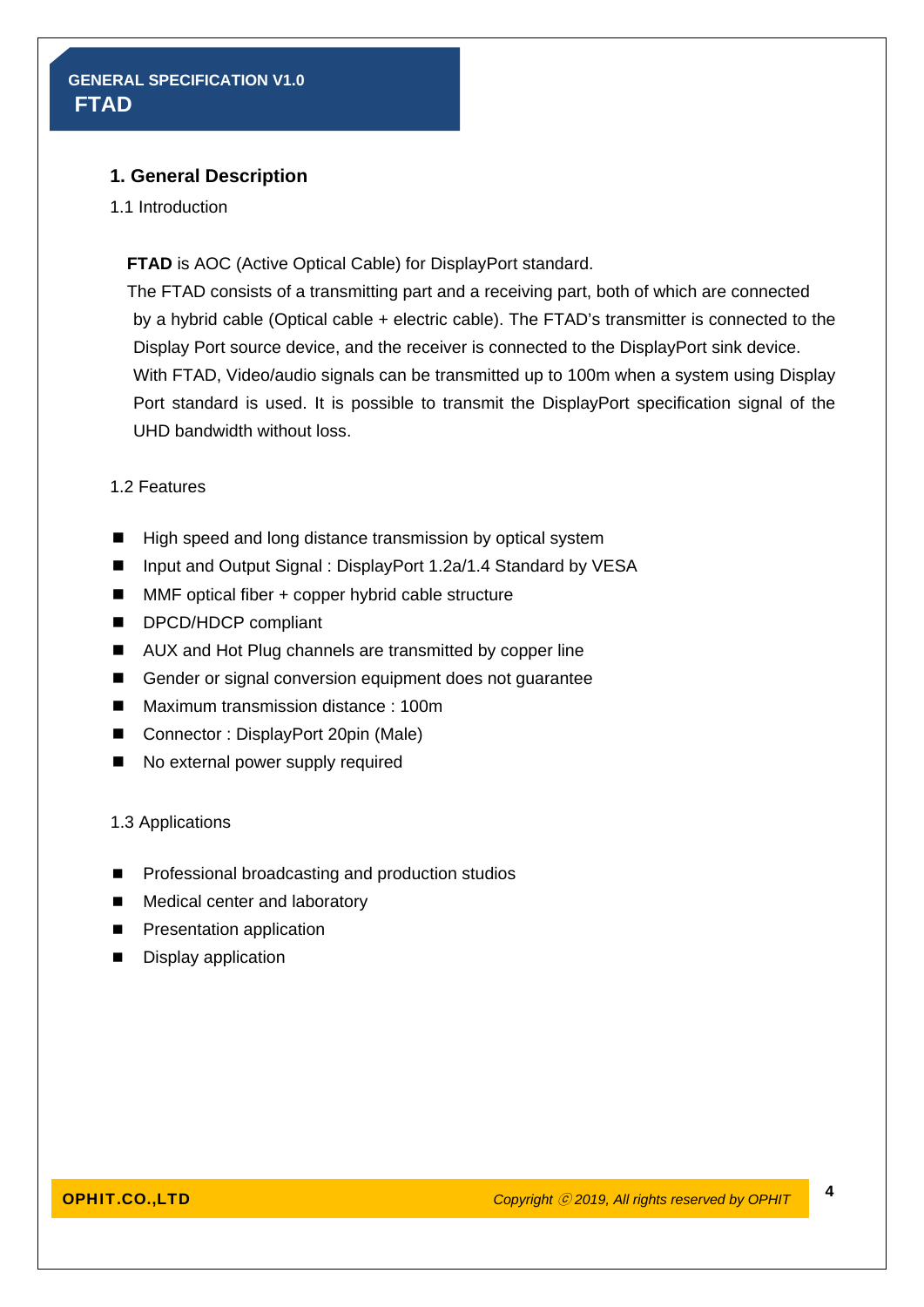# **2. Specification**

# 2.1 General Specification

| <b>Parameter</b>         | <b>Symbol</b>                         |                               |  |  |
|--------------------------|---------------------------------------|-------------------------------|--|--|
|                          | <b>Transmitter</b>                    | <b>Receiver</b>               |  |  |
|                          | 1x4 Array 850nm Multi-mode            |                               |  |  |
| <b>Optical Converter</b> | <b>VCSEL</b>                          | 1x4 Array photo Diode         |  |  |
| Input and Output Signal  | DisplayPort Signal (Std. V1.2a/1.4)   |                               |  |  |
| Video Bandwidth          | Per lane, 5.4Gbps(HBR2)/8.1Gbps(HBR3) |                               |  |  |
| Using<br>electrical      |                                       |                               |  |  |
| connector                | 20 pin DisplayPort Plug(Male)         | 20 pin DisplayPort Plug(Male) |  |  |
| <b>Applied Fiber</b>     | $50/125 \mu m$ Multi-mode glass-fiber |                               |  |  |

## 2.2 Power Specification

| <b>Parameter</b>         |               | Min.    | Typ.   | Max.   | <b>Units</b> | condition   |
|--------------------------|---------------|---------|--------|--------|--------------|-------------|
|                          | ТX            | $+2.25$ | $+3.3$ | $+3.6$ | $\vee$       | From source |
| Supply Voltage(DC)       | (Source side) |         |        |        |              |             |
|                          | <b>RX</b>     | $+2.25$ | $+3.3$ | $+3.6$ | V            | From source |
|                          | (Sink side)   |         |        |        |              |             |
|                          | ТX            | 30      |        | 47     | mA           | DC +3.3V    |
| <b>Supply Current</b>    | (Source side) |         |        |        |              |             |
|                          | <b>RX</b>     |         | 36     | 46     | mA           | DC +3.3V    |
|                          | (Sink side)   |         |        |        |              |             |
|                          | ТX            | 99      |        | 155.1  | mW           | DC +3.3V    |
|                          | (Source side) |         |        |        |              |             |
| <b>Power Dissipation</b> | <b>RX</b>     |         |        |        |              | DC +3.3V    |
|                          | (Sink side)   |         | 118.8  | 151.8  | mW           |             |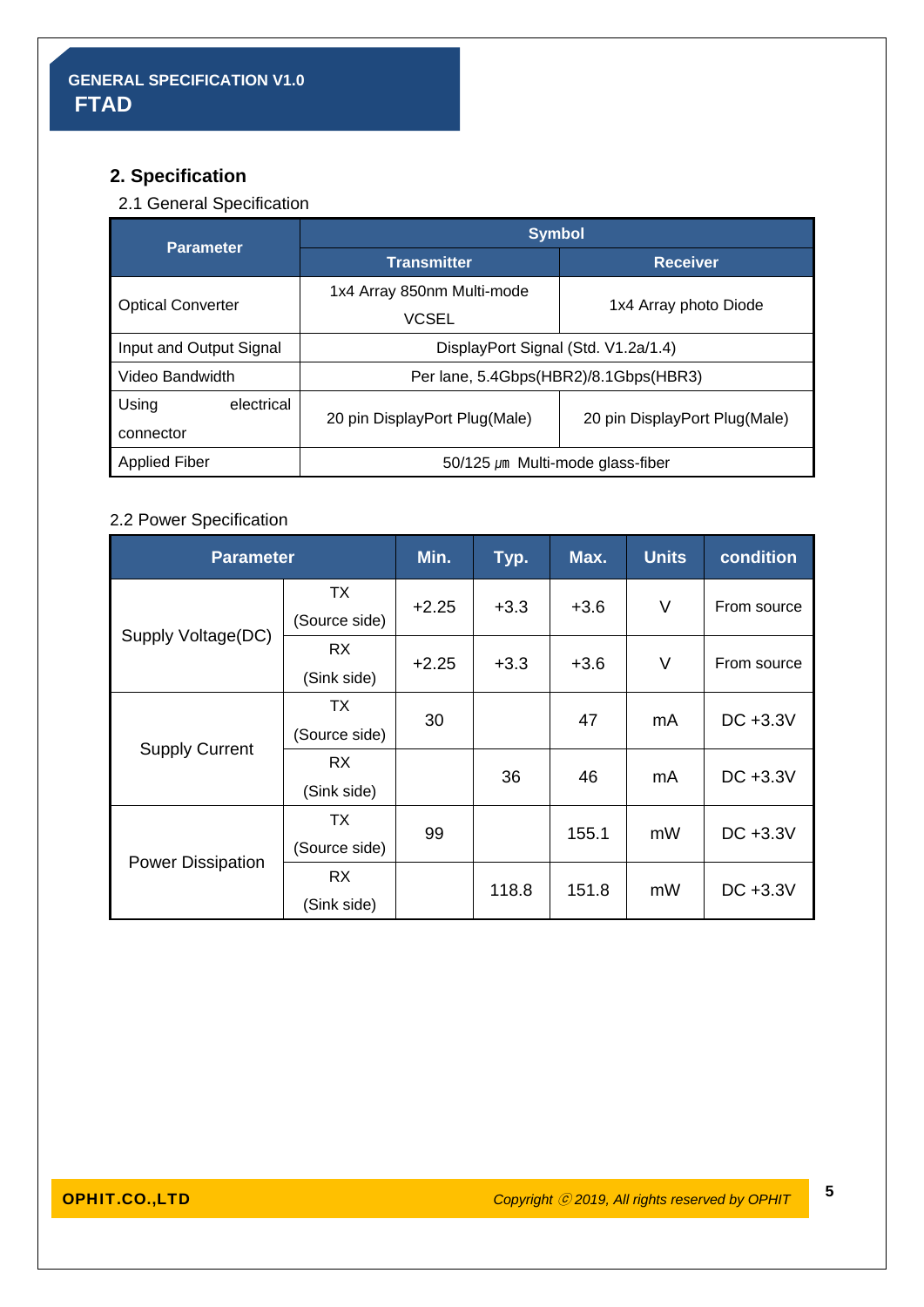#### 2.3 Electrical Specification

| <b>Parameter</b>                                | Min. | Typ. | Max. | <b>Units</b> | condition       |
|-------------------------------------------------|------|------|------|--------------|-----------------|
| Differential input voltage                      | 200  |      | 1400 | mV           |                 |
| Differential input impedance at per<br>$lane+/$ | 80   | 100  | 125  | Ohm          |                 |
| Input data transition time                      | 0    |      | 0.4  | UI           | 20%, -80%       |
| Output voltage swing                            | 180  |      | 380  | mVp          | Fixed<br>380mVp |
| Output impedance at per lane+/-                 | 80   | 100  | 125  | Ohm          |                 |

### **3. Absolute Maximum Ratings**

| <b>Parameter</b>             | <b>Rating</b>                                        |  |
|------------------------------|------------------------------------------------------|--|
| Storage temperature          | $-20^{\circ}$ C ~ +70 $^{\circ}$ C<br>Non-Condensing |  |
| <b>Operating temperature</b> | $0^{\circ}$ C ~ +50 $^{\circ}$ C<br>Non-Condensing   |  |
| Transportation temperature   | $-20^{\circ}$ C ~ $+70^{\circ}$ C                    |  |
|                              | Non-Condensing                                       |  |
| <b>Relative Humidity</b>     | $10 - 80 \%$                                         |  |

# **NOTICE**

Stresses greater than those listed under "Absolute Maximum Ratings" may cause permanent damage to the device. This is a stress rating only and functional operation of the device at these or any other conditions above those indicated in the operations section for extended periods of time may affect reliability.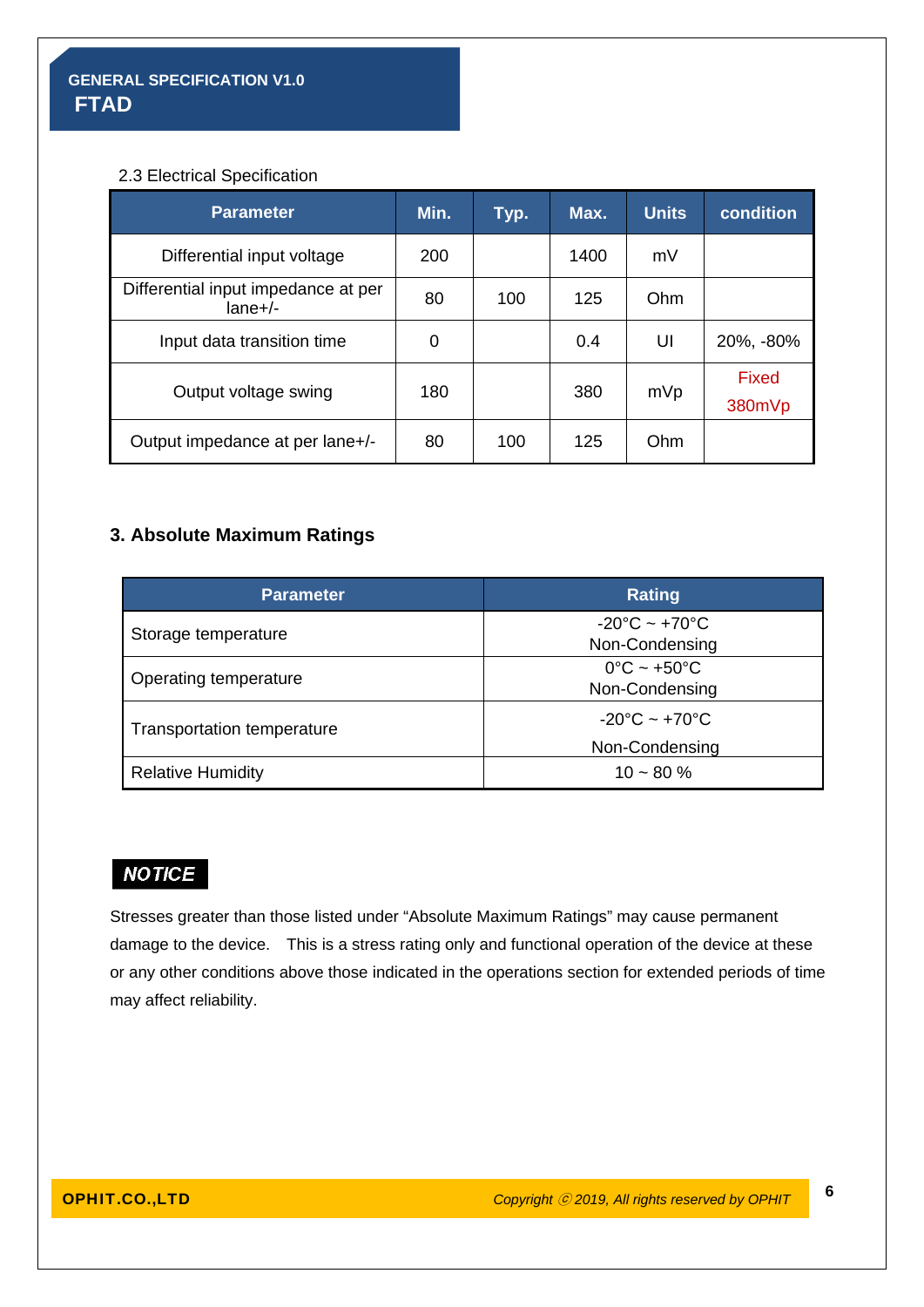# **4. Connector Pin Assignment**

4.1 Transmitter (Source side)

| Pin | <b>Signal Assignment</b>    | Pin | <b>Signal Assignment</b>      |
|-----|-----------------------------|-----|-------------------------------|
| 1   | Main Link Lane 0 (Positive) | 11  | Ground                        |
| 2   | Ground                      | 12  | Main Link Lane 3 (Negative)   |
| 3   | Main Link Lane 0 (Negative) | 13  | Config1 (Ground)              |
| 4   | Main Link Lane 1 (Positive) | 14  | Config2 (Ground)              |
| 5   | Ground                      | 15  | <b>AUX Channel (Positive)</b> |
| 6   | Main Link Lane 1 (Negative) | 16  | Ground                        |
| 7   | Main Link Lane 2 (Positive) | 17  | <b>AUX Channel (Negative)</b> |
| 8   | Ground                      | 18  | Hot Plug                      |
| 9   | Main Link Lane 2 (Negative) | 19  | Return                        |
| 10  | Main Link Lane 3 (Positive) | 20  | DP PWR (+3.3V input)          |

4.2 Receiver (Sink side)

| Pin           | <b>Signal Assignment</b>    | <b>Pin</b> | <b>Signal Assignment</b>    |
|---------------|-----------------------------|------------|-----------------------------|
| 1             | Main Link Lane 3 (Negative) | 11         | Ground                      |
| $\mathcal{P}$ | Ground                      | 12         | Main Link Lane 0 (Positive) |
| 3             | Main Link Lane 3 (Positive) | 13         | Config1 (Ground)            |
| 4             | Main Link Lane 2 (Negative) | 14         | Config2 (Ground)            |
| 5             | Ground                      | 15         | AUX Channel (Positive)      |
| 6             | Main Link Lane 2 (Positive) | 16         | Ground                      |
| 7             | Main Link Lane 1 (Negative) | 17         | AUX Channel (Negative)      |
| 8             | Ground                      | 18         | Hot Plug                    |
| 9             | Main Link Lane 1 (Positive) | 19         | Return                      |
| 10            | Main Link Lane 0 (Negative) | 20         | DP_PWR (+3.3V input)        |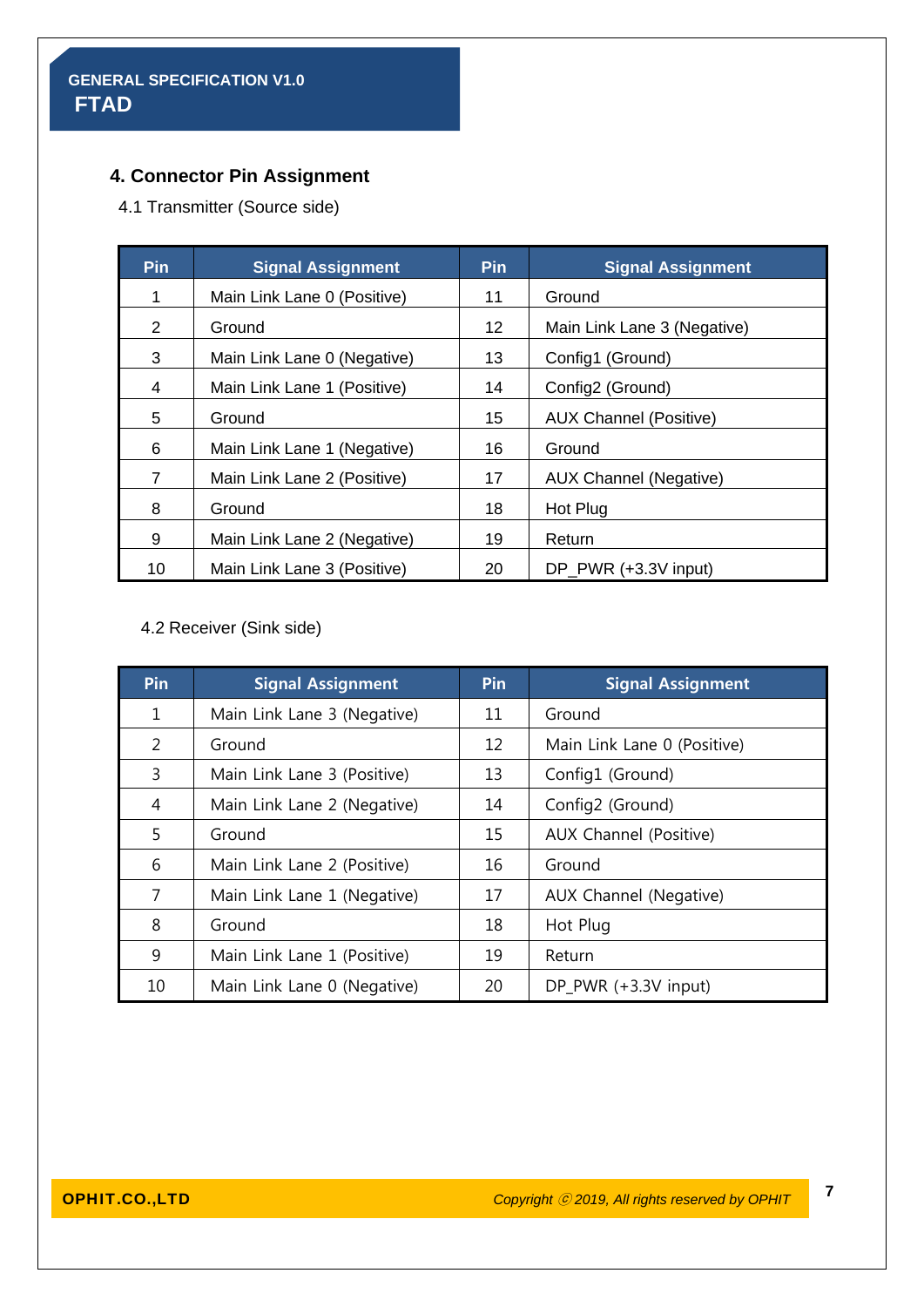# **5. Mechanical Specification**

5.1 Cable Dimension

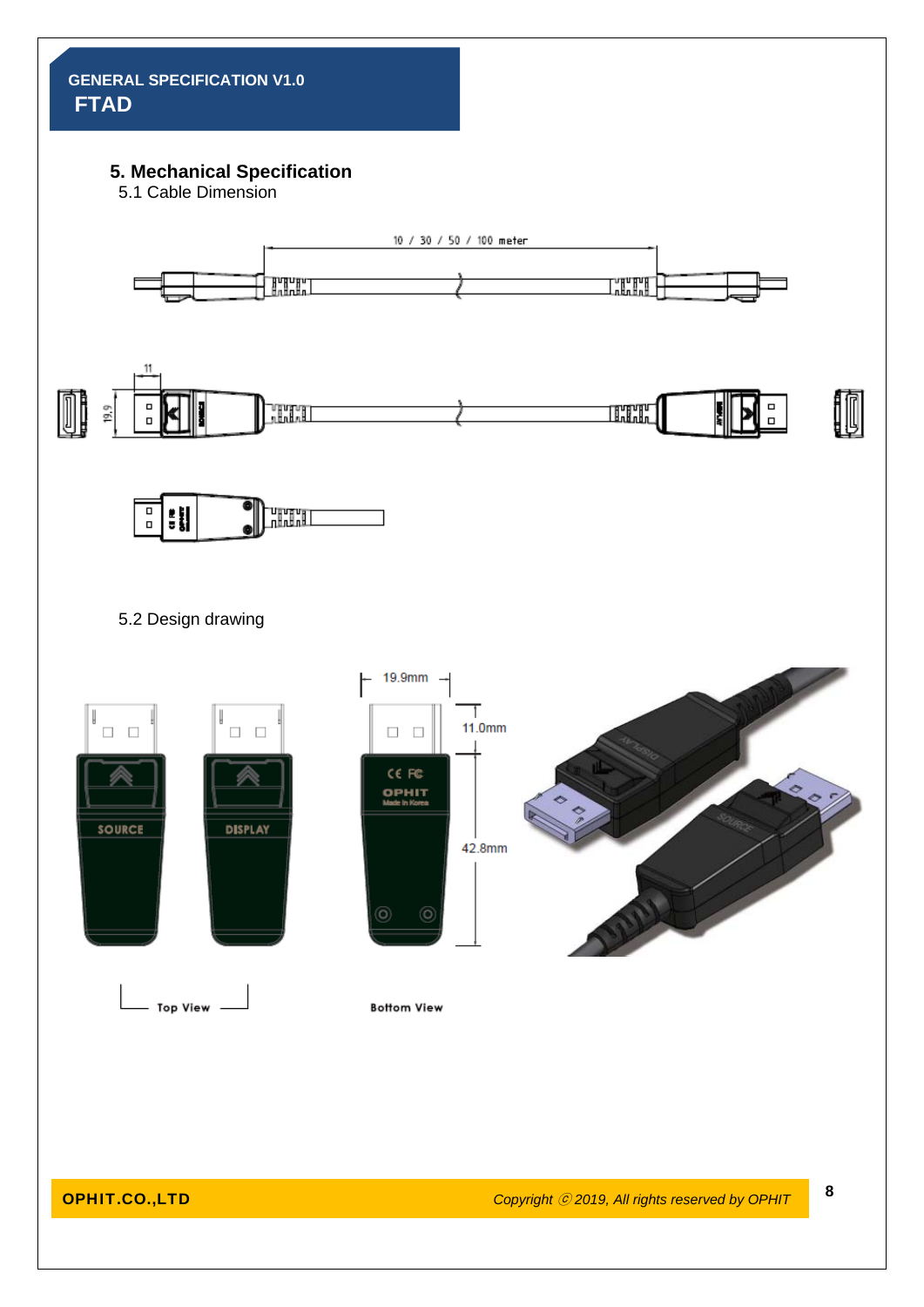#### 5.3 Connection

#### **6. Regulatory**

6.1 EMC & Safety Agency approval 6.1.1 CE-EMC compliance: This Product is investigated to EN55032:2015, EN55035:2017, EN61000-3-2:2014 and EN61000-3-3:2013

6.1.2 FCC compliance: This Product is investigated to FCC 47CFR part 15(ANSI C63.4:2014)

6.1.3 Safety

The basic standard used to investigate products in this category is UL 1651, "Optical Fiber Cable."

#### **7. Packing Information**

| Set(Unpacking, FTAD-A010 Only)   | 200.0mm*200.0mm*30.0mm  | 295.0 <sub>g</sub> |
|----------------------------------|-------------------------|--------------------|
| Package(1PCS, Inner Box Packing) | 314.0mm*294.0mm*50.0mm  | 512.0 <sub>g</sub> |
| Package(Multi, 10PCS Packing)    | 595.0mm*305.0mm*345.0mm | 11.0Kg             |

*Note :Basic Standard 10M*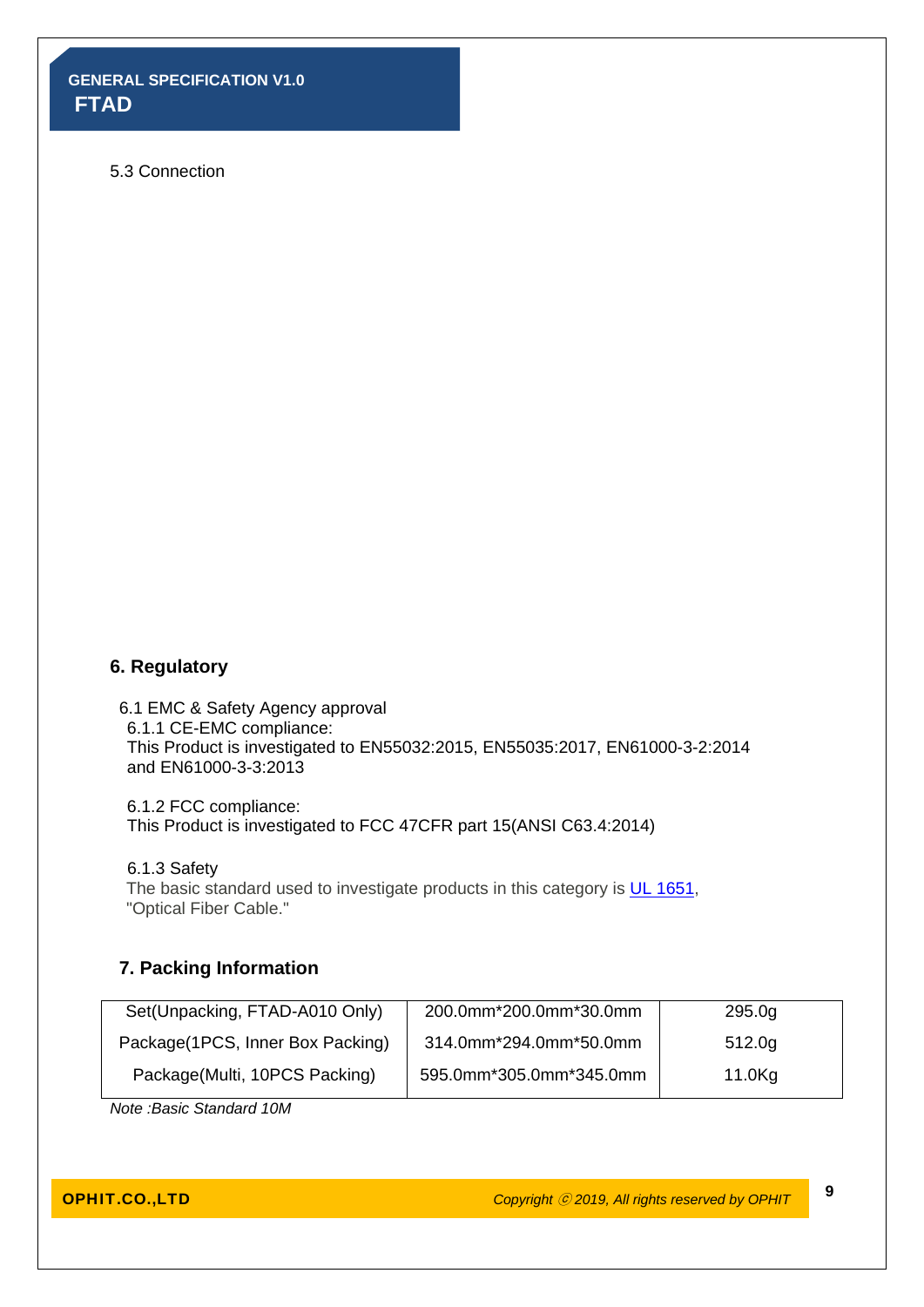### **8. RoHS**

OPHIT is fully aware of the requirement under the **Restriction of Hazardous Substances in Electrical and Electronic Equipment Directive EU 2015/863(RoHS3), which adds four new restricted substances to the previous Directive 2011/65/EU(RoHS2).** 

Hereby we guarantee that we do not intentionally use the substances described below and based on third party chemical analysis the thresholds of the substances as indicated are not exceeded for our all products.

| Substance                             | CAS#       | RoHS Limity by % (PPM) |
|---------------------------------------|------------|------------------------|
| Lead (PB)                             | 7439-92-1  | 0.1% (1000 PPM)        |
| Mercury (Hg)                          | 7439-97-6  | $0.1\%$ (1000 PPM)     |
| Hexavalent Chromium (CrVI)            | 15840-29-9 | 0.1% (1000 PPM)        |
| Polybrominated Biphenyls (PBB)        |            | 0.1% (1000 PPM)        |
| Polybrominated Diphenyl Ethers (PBDE) |            | $0.1\%$ (1000 PPM)     |
| Cadmium (Cd)                          | 7440-43-9  | 0.01% (100 PPM)        |
| Bis(2-Etylhexyl) phthalate(DEHP)      | 117-81-7   | $0.1\%$ (1000 PPM)     |
| Benzyl butyl phthalate(BBP)           | 85-68-7    | 0.1% (1000 PPM)        |
| Dibutyl Phthalate(DBP)                | 84-74-2    | $0.1\%$ (1000 PPM)     |
| Disobutyl Phthalate(DIBP)             | 84-69-5    | 0.1% (1000 PPM)        |

Banned Substances by RoHS Directive 2011/65/EU+2015/863/EU, EN50581:2012

OPHIT will continue to monitor any new amendments/changes to Directive and subsequently review our all products with regards to compliance. OPHIT will also ensure that any new information is communicated to its customers, suppliers and stakeholders as required.

Signature : Jong-Kook, Moon Jang-Coolc, Moon **Title/Issue date : President/July.22.2019**